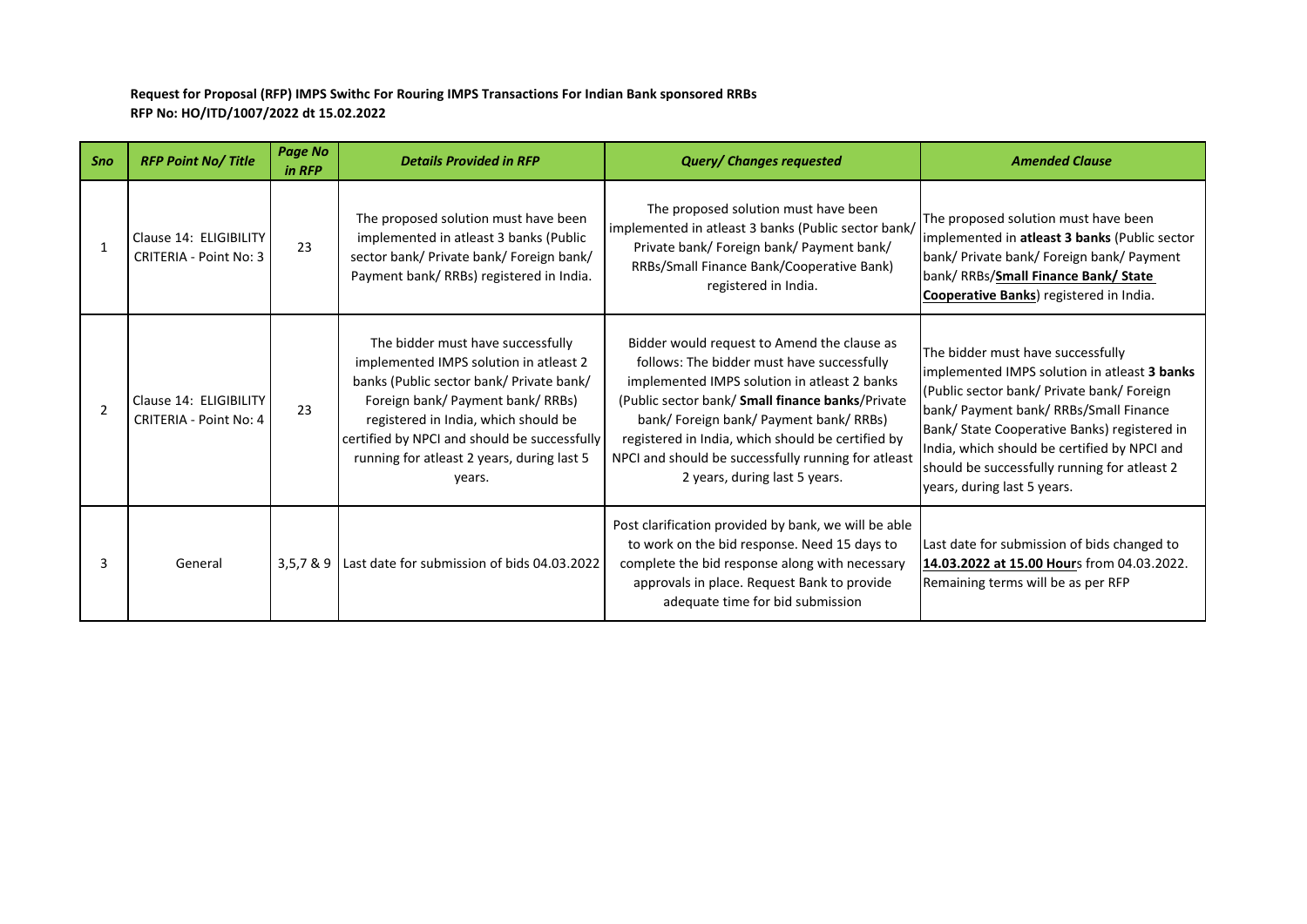| Sno | <b>RFP Point No/Title</b>                                                                                 | <b>Page No</b><br>in RFP | <b>Details Provided in RFP</b>                                                                                                                                                                                                                                                                                                                                                                                                                                                                                                                                                                                                                                           | <b>Query/ Changes requested</b>                                                                                                                                                                                                                                                                                                                                                                     | <b>Amended Clause</b>                                                                                                                                            |
|-----|-----------------------------------------------------------------------------------------------------------|--------------------------|--------------------------------------------------------------------------------------------------------------------------------------------------------------------------------------------------------------------------------------------------------------------------------------------------------------------------------------------------------------------------------------------------------------------------------------------------------------------------------------------------------------------------------------------------------------------------------------------------------------------------------------------------------------------------|-----------------------------------------------------------------------------------------------------------------------------------------------------------------------------------------------------------------------------------------------------------------------------------------------------------------------------------------------------------------------------------------------------|------------------------------------------------------------------------------------------------------------------------------------------------------------------|
| Δ   | <b>SECTION III</b><br><b>CONDITIONS OF</b><br><b>CONTRACT</b><br><b>TERMINATION FOR</b><br><b>DEFAULT</b> | 19                       | 9.1 The Banks, without prejudice to any<br>other remedy for breach of contract, by 15<br>days written notice of default sent to the<br>vendor/supplier, may terminate this<br>Contract in whole or in part:<br>a. if the Vendor/supplier fails to deliver any<br>or all of the services within the period(s)<br>specified in the Contract, or within any<br>extension thereof granted by the Banks;<br>or<br>b. if the vendor/supplier fails to perform<br>any other obligation(s) under the Contract.<br>c. If the Vendor/supplier, in the judgment<br>of the Banks has engaged in corrupt or<br>fraudulent practices in competing for or in<br>executing the Contract. | The Bank must give a cure period of at lease 30<br>days to cure the breach or rectify the default.<br>b. "if the vendor/supplier fails to perform any other $30 \text{ days}$ of written notice will be given to<br>obligation(s) under the Contract" is a very vague<br>statement as the termination can be on conclusive<br>grounds only, hence it is suggested to delete the<br>said sub-clause. | vendor/supplier. But remaining terms, please<br>adhere to terms of RFP.                                                                                          |
| 5   | 21/Section III, 12.3(a)<br>Conditions of contract.<br>Settlement of deputes                               | 21                       | The arbitral tribunal shall consist of 3<br>arbitrators one each to be appointed by the<br>Banks and the IS Auditor;                                                                                                                                                                                                                                                                                                                                                                                                                                                                                                                                                     | The wordings "IS Auditor" shall be replaced by "the The arbitral tribunal shall consist of 3<br>bidder"                                                                                                                                                                                                                                                                                             | Amendment:<br>arbitrators one each to be appointed by the<br>Banks and vendor/supplier;                                                                          |
| 6   | 1.1 SCOPE OF WORK                                                                                         | 25                       | The successful bidder should get the<br>solution integrated and implemented in the<br>bank and certified by NPCI within one<br>month of implementation.                                                                                                                                                                                                                                                                                                                                                                                                                                                                                                                  | NPCI comfort testing would take 2 weeks time and 3<br>weeks for actual certification. In this regard,<br>requesting bank to extend time lines to 1.5 months                                                                                                                                                                                                                                         | The successful bidder should get the solution<br>integrated and implemented in the bank and<br>certified by NPCI within one and half month of<br>implementation. |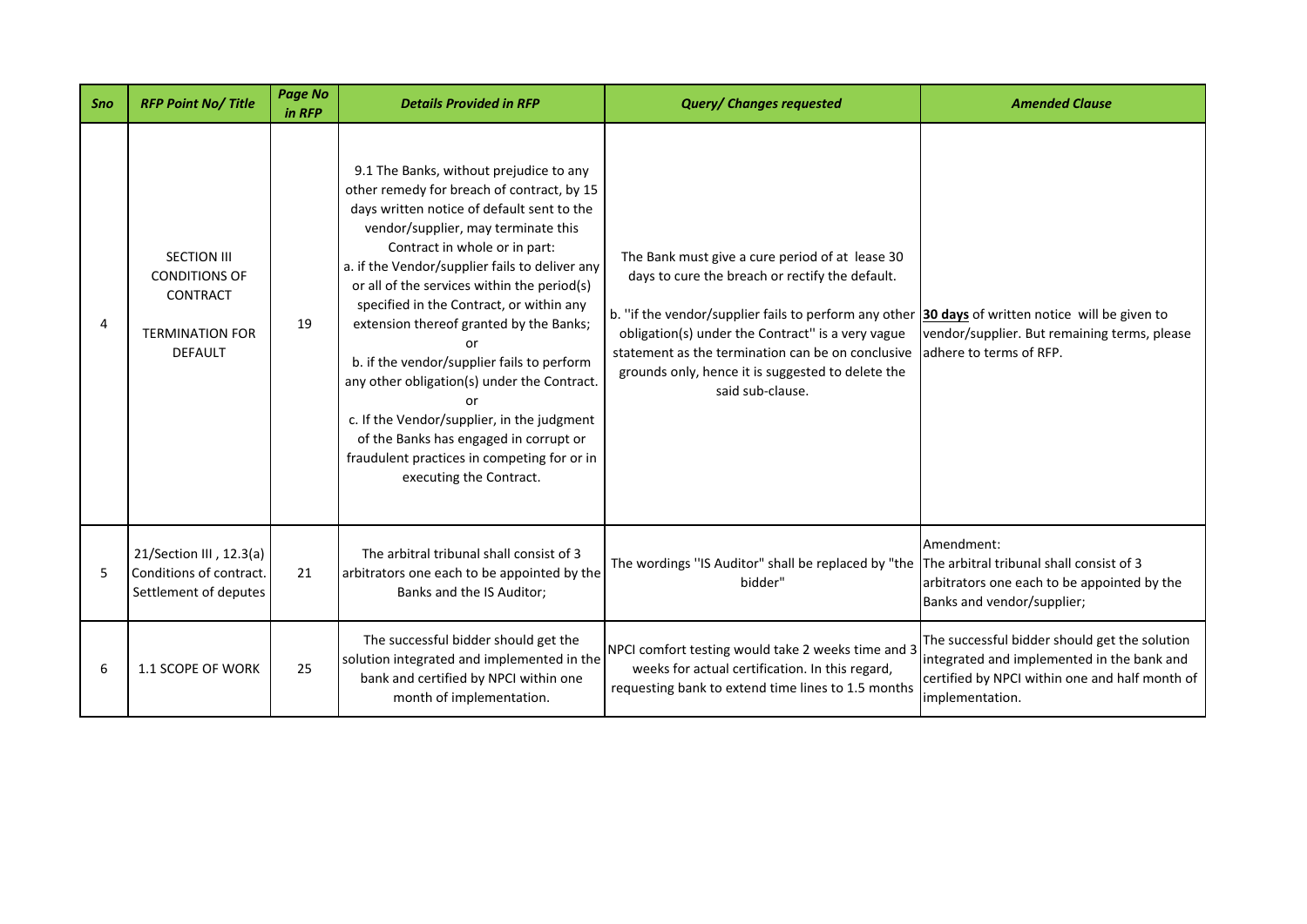| Sno | <b>RFP Point No/Title</b>      | <b>Page No</b><br>in RFP | <b>Details Provided in RFP</b>                                                                                                                                                                                                                                                                                                                                                                                                                                                                                                                                                                                                                             | <b>Query/ Changes requested</b>                                                                                                                                                                                                                                                                                                                                                                                                          | <b>Amended Clause</b>                                                                                                                                                                                                                                                        |
|-----|--------------------------------|--------------------------|------------------------------------------------------------------------------------------------------------------------------------------------------------------------------------------------------------------------------------------------------------------------------------------------------------------------------------------------------------------------------------------------------------------------------------------------------------------------------------------------------------------------------------------------------------------------------------------------------------------------------------------------------------|------------------------------------------------------------------------------------------------------------------------------------------------------------------------------------------------------------------------------------------------------------------------------------------------------------------------------------------------------------------------------------------------------------------------------------------|------------------------------------------------------------------------------------------------------------------------------------------------------------------------------------------------------------------------------------------------------------------------------|
| 7   | Scope of Work-MIS              | 29                       | The proposed solution should provide<br>complete reports pertaining to IMPS<br>including the risk management reports and<br>other analysis reports in data as well as<br>graph representation. All data should be<br>real time, and data till current time should<br>be available. The type of reports and their<br>format will be provided by the bank during<br>implementation. The bidder has to provide<br>the reconciliation reports in addition to the<br>above reports. All the provided reports<br>should be available for any given date<br>range. The frontend provided should have a<br>facility for role based user access for the<br>reports. | It is mentioned that 'Reconciliation reports which is<br>mentioned in the RFP, "needs to be provided by<br>switch team to bank for their reconciliation vendor<br>not by recon team ?" As per the RFP it seems to be<br>for switching and not for Reconciliation.                                                                                                                                                                        | Amendment:<br>The word 'Reconciliation reports' will be<br>replaced with 'Reports for Reconciliation'. No<br>need to provide recon team by the vendor.                                                                                                                       |
| 8   | 2. Contract coverage<br>period | 6                        | The period of contract shall be initially for<br>two years from date of complete<br>implementation. Bank reserves the right to<br>extend the contract on yearly basis on the<br>same terms and conditions, at mutually<br>agreed rates.                                                                                                                                                                                                                                                                                                                                                                                                                    | Business to take note for the duration of Contract<br>Period.<br>Changes Requested: Suggest to agree for a<br>minimum period of three to 5 years of initial term as same terms and conditions, at mutually agreed<br>lock-in-period.                                                                                                                                                                                                     | Amendment:<br>The period of contract shall be initially for<br>three years from date of complete<br>implementation. Bank reserves the right to<br>extend the contract on yearly basis on the<br>rates.<br>But no lock-in- period and terms will be<br>applicable as per RFP. |
| q   | 9. Termination for<br>default  | 19                       | The Banks, without prejudice to any other<br>remedy for breach of contract, by 15 days<br>written notice of default sent to the<br>vendor/supplier, may terminate this<br>Contract in whole or in part:                                                                                                                                                                                                                                                                                                                                                                                                                                                    | Bidder request the termination provision to be<br>agreed mutually. Bidder should have right to<br>terminate or suspend the services, (i) if the<br>payments for services rendered are not made by<br>Bank within due date or not more than 30 days from<br>the due date, (ii) change in applicable law, (iii)<br>merger or acquisition, liquidation, insolvency,<br>bankruptcy etc., (iv) breach of obligations under this<br>Agreement. | The Banks, without prejudice to any other<br>remedy for breach of contract, by 30 days<br>written notice of default sent to the<br>vendor/supplier, may terminate this Contract<br>in whole or in part:<br>Remaining terms as per RFP.                                       |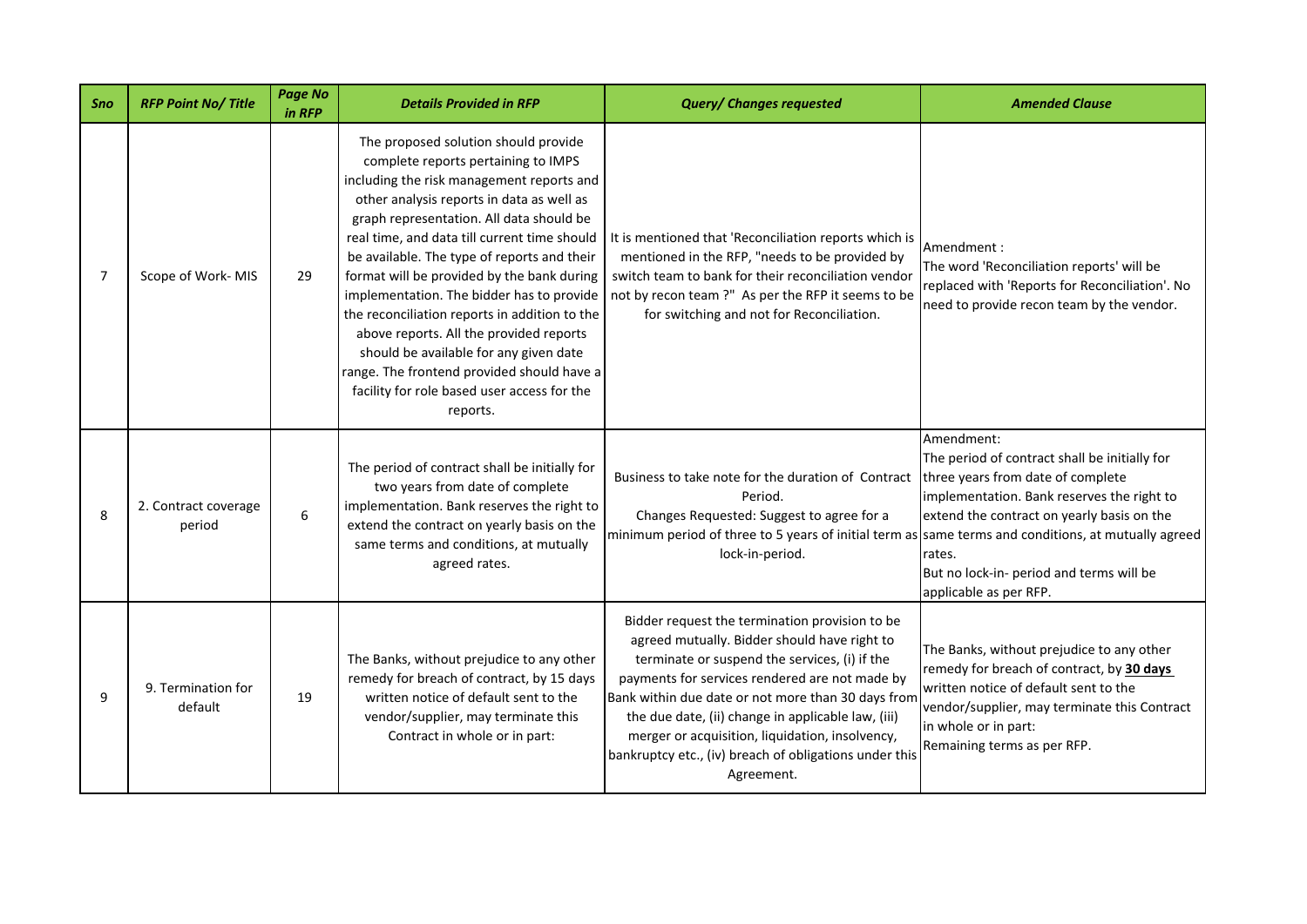| Sno | <b>RFP Point No/ Title</b>                  | <b>Page No</b><br>in RFP     | <b>Details Provided in RFP</b>                                                                                                                                                                                                                               | <b>Query/ Changes requested</b>                                                                                                                                                                                                                                                                                                                                                     | <b>Amended Clause</b>                                                                                                                                                                                                                                |
|-----|---------------------------------------------|------------------------------|--------------------------------------------------------------------------------------------------------------------------------------------------------------------------------------------------------------------------------------------------------------|-------------------------------------------------------------------------------------------------------------------------------------------------------------------------------------------------------------------------------------------------------------------------------------------------------------------------------------------------------------------------------------|------------------------------------------------------------------------------------------------------------------------------------------------------------------------------------------------------------------------------------------------------|
| 10  | 12. settlement of<br>disputes               | 21                           | The arbitral tribunal shall consist of 3<br>arbitrators one each to be appointed by the<br>Banks and the IS Auditor; the third<br>Arbitrator shall be chosen by the two<br>Arbitrators so appointed by the Parties and<br>shall act as Presiding Arbitrator. | Bidder understands that he term 'IS Auditor' is<br>referred to "Bidder". Please clarify. This to be<br>replaced with Bidder. Also, Bidder request to<br>change clause as: Tribunal shall consist of 3<br>arbitrators. Each to be appointed by the Bank and<br>the Bidder.                                                                                                           | The arbitral tribunal shall consist of 3<br>arbitrators one each to be appointed by the<br>Banks and Bidder; the third Arbitrator shall be<br>chosen by the two Arbitrators so appointed by<br>the Parties and shall act as Presiding<br>Arbitrator. |
| 11  | Request for New<br>clause                   | Request<br>for New<br>clause | Request for New clause                                                                                                                                                                                                                                       | Bidder clarifies that all rights, interest, title and<br>ownership of Bidder software, application,<br>technology, know how, trade secrets will be owned<br>by the Bidder.<br>On the above basis, there is a new provision for<br>Intellectual property rights to be added in the<br>Service Level Agreement.                                                                       | Bidder may add Intellectual Property (IP) while<br>executing SLA                                                                                                                                                                                     |
| 12  | <b>Formation of Technical</b><br><b>Bid</b> | 8                            | IX. Articles of Association, Memorandum of<br>Association of the company.                                                                                                                                                                                    | As standard of any tender practice, we vendors<br>provided "Certificate of Incorporation". Articles of<br>Association and Memorandum of Association are<br>multiple page documents containing various forms<br>and structures of company. Instead of this clause,<br>kindly replace it by considering only the Certificate<br>of Incorporation.                                     | Bidder may provide certificate of incorporation<br>or any other certificate of registration issued<br>by competent authority from Govt. of India                                                                                                     |
| 13  | 14. ELIGIBILITY<br><b>CRITERIA</b>          | 23                           | 3. The proposed solution must have been<br>implemented in atleast 3 banks (Public<br>sector bank/ Private bank/ Foreign bank/<br>Payment bank/ RRBs) registered in India.                                                                                    | We are a specialised CBS player serving the<br>cooperative banking sector. We had served many<br>big cooperative banks with NEFT, RTGS, IMPS & UPI.<br>We had also done Mobile banking solutions to few<br>large commercial banks. Hence requesting to<br>include the cooperative bank's implementation<br>experience as wellas other channel experience as<br>part of eligibility. | The proposed solution must have been<br>implemented in atleast 3 banks (Public sector<br>bank/ Private bank/ Foreign bank/ Payment<br>bank/ RRBs/Small Finance Bank/ State<br>Cooperative Banks) registered in India.                                |